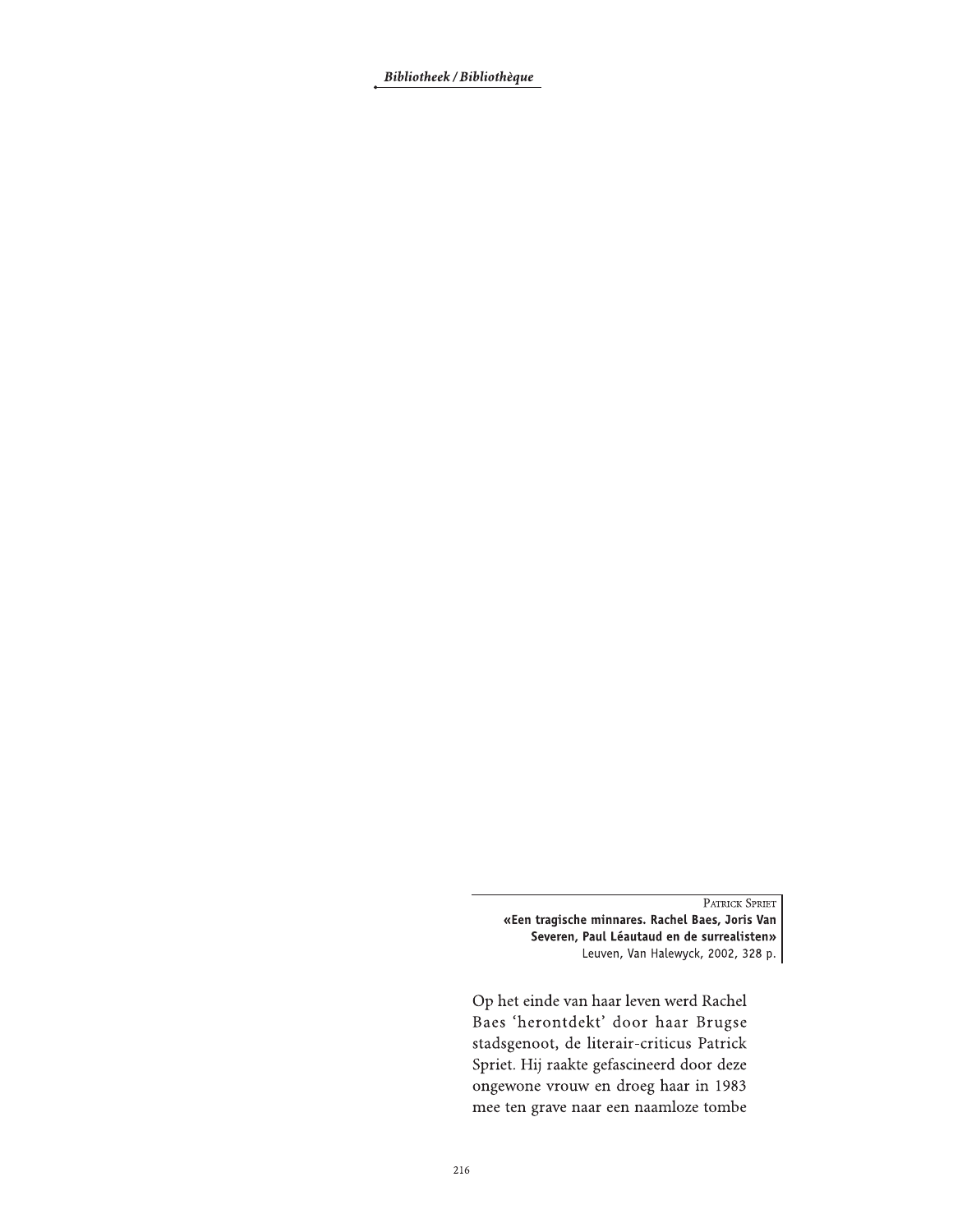in Abbeville – op enkele meters van het graf van haar gewezen minnaar Joris Van Severen, de historische 'Leider' van het Verbond van Diets Nationaal Solidaristen. Van toen af begon Spriet in het leven van Baels "binnen te breken", met als resultaat deze biografie.

Na een schets van het leven van de Verdinaso-leider beschrijft de auteur (wat al te) omstandig zijn moeilijke jacht naar originele bronnen. Naast een bijzonder uitgebreide literatuur, kon hij beroep doen op de agenda's van Van Severen en - voor het eerst - ook op diens brieven en vooral op het dagboek van Baes. Pas na vijftig bladzijden begint dan het eigenlijke verhaal, op het moment dat Van Severen in 1936 "valt" voor de jonge en artistieke echtgenote van de kleurrijke en politiek dubbelzinnige Robert Leurquin, journalist bij de XXe Siècle. Het lange hoofdstuk over hun verhouding (onder de titel Pelléas en Mélisande), focust vooral op de Leider. Zijn dubbele moraal komt aan bod, de ups en downs van de relatie, de latere idealisering door Baes, de crisis in 1938 en de depressie van Joris ("Rachel perdue - Rachel retrouvée"), de controle die de familie op haar uitoefent. Het is evident dat de betekenis van deze relatie in het leven van Joris Van Severen onderschat wordt, maar toch komt dit hoofdstuk wat petite histoire-achtig over.

Na een intermezzo met een ironisch portret van de naoorlogse Van Severengetrouwen komt Spriet terug op de laatste dagen van de Verdinaso-leider, de wanhoop van Baes en haar zoektocht naar een ersatzfiguur. Ook besteedt hij aandacht aan het ontstaan van haar in 1965 verschenen en idealiserende boek Joris Van Severen  $-$  une Âme. Spriet ontrafelt verder in detail de rel rond een kritiek in de Times Literary Supplement op Une Âme, terecht omschreven als een "Anatomy of a fascist" en waarin Van Severen voorgesteld wordt als een oninteressante, vervelende pseudointellectueel. Overigens schrokken de surrealistische milieus waarin Baes verkeerde - zij had ondertussen heel wat succes gekend met haar schilderscarrière - wel wat van haar betrokkenheid.

Hier begint Spriet eindelijk - we zijn de helft van het boek voorbij-het onderwerp van zijn biografie echt centraal te stellen : Rachel Baes. Daarbij blijft hij verder van zijn teletijdmachine-schrijftechniek gebruik maken. Van haar jeugd, doorgebracht in een snobmilieu met een mondaine schilder als vader (Emile Baes) en een strenge maar hypergevoelige moeder, springt de auteur naar de verhouding met de "oude vieze" auteur Paul Léautaud in 1946, die hij met smakelijke anekdotes lardeert. Toch is ook hier weer Van Severen niet ver weg, aldus Spriet : het waren beiden "des hommes libres", die Rachel Baes in de eerste plaats om hun persoonlijkheid en spirituele natuur aantrokken.

Na Léautaud was het de beurt aan de surrealisten. Baes wilde echter zelf niet tot die club gerekend worden : de surrealisten beschouwden de vrouw als muze maar zij wilde meer zijn. Maar ook in haar vriendschap met Breton ging het er weer om dat hij "puur" en niet hypocriet was. Vervolgens katapulteert de auteur zijn lezers opnieuw naar de jaren dertig en de eerste tentoonstellingen van Baes met expressionistische bloementaferelen.